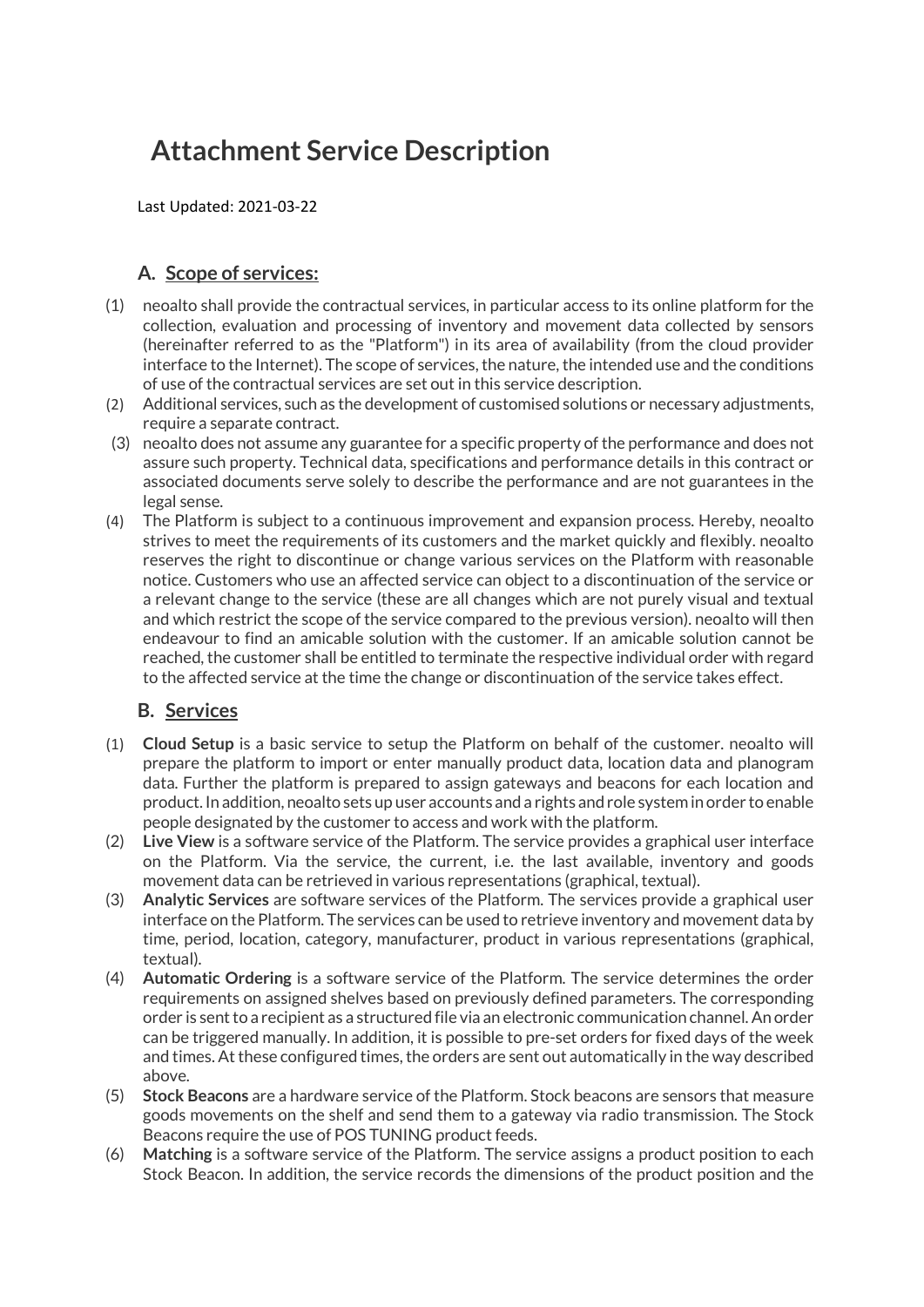product assignment to the product position as well as other product position-related parameters.

- (7) Update is a software service of the Platform. The service can be used to change the product position-dependent parameters.
- (8) Beacon Gateways are a hardware service of the Platform. Beacon Gateways send data to the Platform via public or private networks.
- (9) Application Programming Interface (API) is a software service of the Platform. Via the API, the Platform can send data to third parties. Via the API, third parties can retrieve data from the Platform.

## C. Availability of the Platform

- (1) An availability of 97.0% is guaranteed for the Platform based on one year. Availability is the customer's ability to use the essential functionalities of the platform.
- (2) The Platform shall be deemed unavailable if it does not successfully complete customer inputs such as login, clicking a button, creating, modifying or deleting a task, but not uploading files, within 60 seconds for a continuous period of more than 15 minutes. The execution of a large number of customer inputs per Customer at the same time (e.g. batch processing) is not subject to any agreement on availability or response speed, but is executed in the best possible manner ("best effort") in each case. Non-availability does not include maintenance periods or restrictions or failures of the Platform due to circumstances beyond the control and responsibility of neoalto (fault of third parties, disruption of telecommunication lines, force majeure, etc.).
- (3) Claims of the customer for a reduction of the remuneration due to non-availability or reduced availability of the agreed services shall be calculated as the ratio of the actually determined availability in the affected year and the agreed availability for the affected year. A corresponding reduction amount shall be offset against the invoice for the billing period, unless otherwise agreed.
- (4) neoalto is entitled to close the Platform at short notice if there is good cause. Good cause shall be deemed to exist in particular in the event of massive, unforeseen network traffic on the servers of the Platform, in particular in the event of DoS/DDoS attacks or (attempted) unlawful intrusion by third parties into the system of the Platform.

#### D. Availability of the Beacon Gateways

- (1) neoalto cooperates with a service provider regarding the use of machine-to-machine telecommunication services (hereinafter referred to as "M2M telecommunication services").
- (2) The M2M telecommunication services are based on a service availability of the mobile core network of 97.0% on an annual average. The availability of the local active networks, which are provided by the connected roaming partners, depends on the respective operator. The core network is the totality of all network components, including the Home Location Register ("HLR"), Gateway GPRS Support Node ("GGSN"), Short Message Service Center ("SMSC"), Signalling Transfer Protocol between Carriers, Routers and Firewalls ("STPs"), Online Charging System ("OCS") as well as Authentication, Authorisation and Accounting a related set of function ("AAA Radius Server) up to the connection to the respective host network operator (handover point) of the used IMSI of the SIM card within the profile.
- (3) The use of M2M mobile services depends on the local networks used in each case. Restrictions of the spatial area are only made in case of corresponding necessity, e.g. change of roaming agreement, in case of capacity bottlenecks in the mobile network, in case of disruptions due to technical changes to the facilities (improvement of the network, changes in the locations of the facilities, connection of the station to the public line network, etc.), operational disruptions (problems with the energy supply, etc.) or due to other measures to improve or maintain